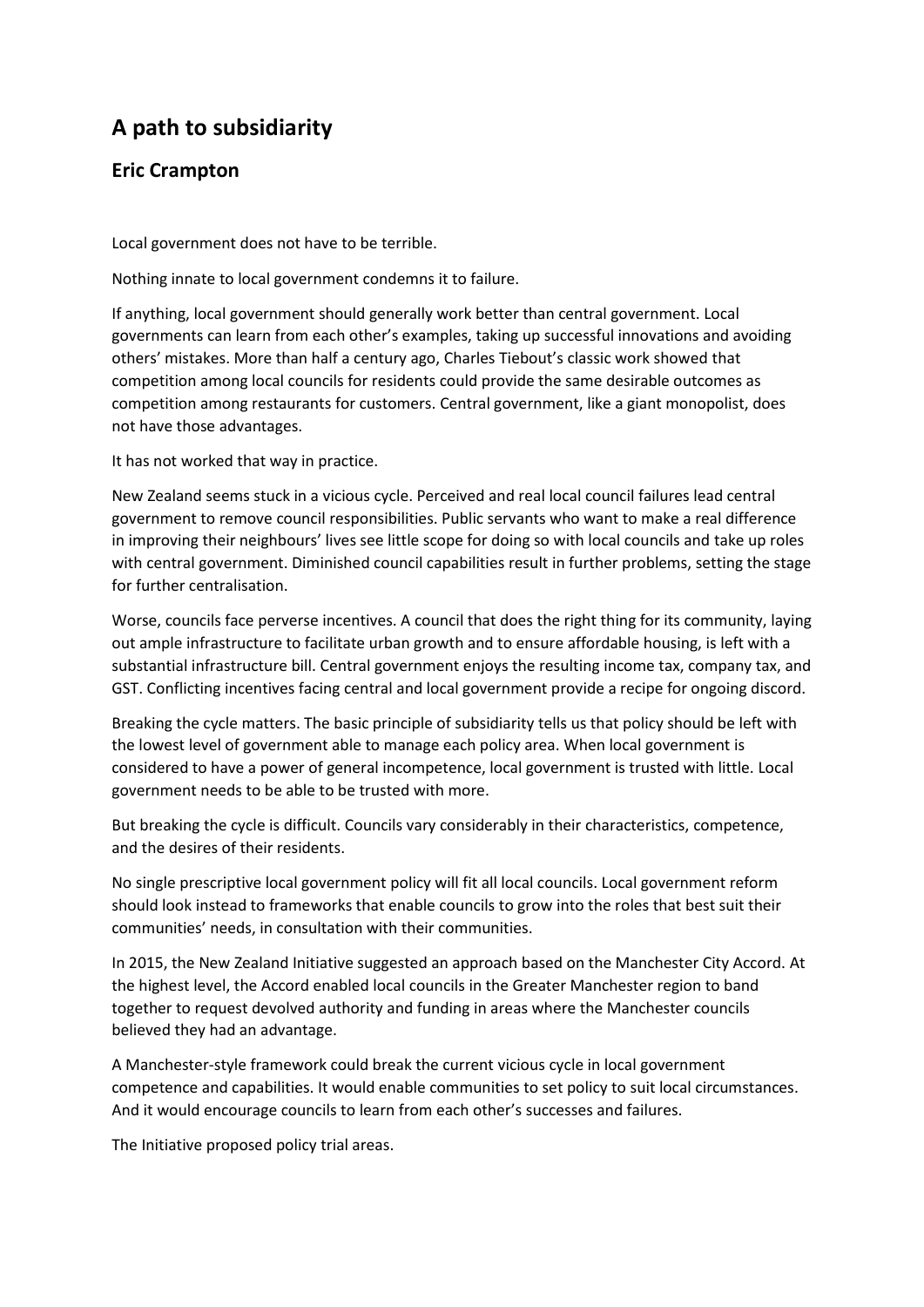Local councils would be encouraged to consult with their communities to discover the spending or regulatory areas where central government policy was poorly suited to local needs. Councils would, with assistance from Treasury, develop bespoke devolution proposals along with accountability frameworks monitoring whether the trial was working.

Accountability frameworks help build central government confidence in devolving responsibilities and funding to local councils. They also help evaluate whether trials have proven successful and whether they have had pernicious unintended consequences.

If a policy trial proves successful, local communities would benefit. Central government's coffers would often benefit as well. When policy is better suited to local circumstances, communities can achieve greater flourishing. Longer-term need reduces and central government's longer-term fiscal outlook improves. A large proportion of central government's fiscal gains would be shared with the innovating council, ensuring that central and local government incentives are aligned with one another.

And other councils would be able to take up successful trials as well.

If a trial proved unsuccessful, local policy could revert to the national-level default.

The framework would enable a more virtuous cycle to emerge and sustain itself. Councils would attract capable staff encouraged by the prospect of being able to make a real difference. Growing council capabilities would encourage taking on more challenging projects, which would attract ambitious public servants to take on roles with councils. And residents would benefit.

The Initiative's report provided a few examples of potential policy trials, but only as examples. Proposals should originate with local communities and be developed through local councils, through iwi and hapū, or through both in partnership. They should not come from Wellington-based economists and policy analysts. Wellington officials would be needed in their areas of competence: helping to design the monitoring frameworks for policy trials and ensuring that councils shared financially in resulting benefits.

Central government reforms to water infrastructure risk being but the latest round in the cycle of local government failure, further diminishing local government responsibilities, eroding competence, and setting the stage for future rounds of failure.

The Review into the Future for Local Government provides an opportunity to break that cycle, building a framework enabling local governments to succeed.

Doing so matters.

The Government's Urban Growth Agenda requires urban councils to allow a lot more building. But if growth continues to present councils with an unmanageable cost, councils will seek new ways to protect their balance sheets by hindering development.

New Zealand's housing crisis stems from a set of incentives facing councils that lead them to treat urban growth as a cost to be mitigated rather than as an opportunity to be embraced. Councils need better ways of financing the infrastructure necessary for growth. They also need to share in the benefits that central government enjoys when councils facilitate growth. Changing the incentives will fundamentally change the game.

When councils welcome growth, rather than seek to stymie it, the pathologies that follow directly from chronic undersupply of housing will finally have a chance of easing.